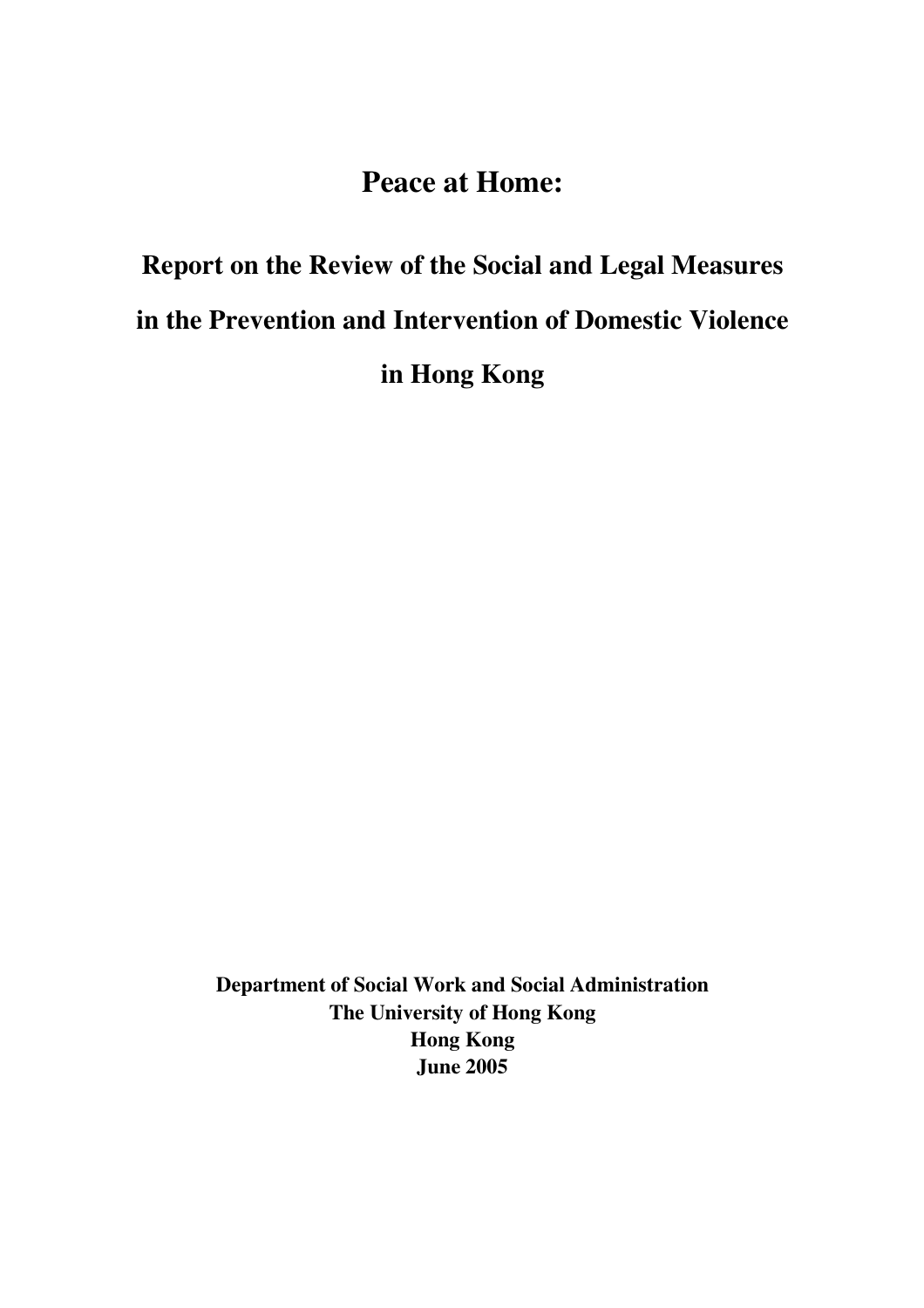#### **PRINCIPAL INVESTIGATOR**

Chan, Ko Ling, Ph.D. Department of Social Work & Social Administration, The University of Hong Kong

#### **RESEARCH TEAM**

Chiu, Man Chung Andy, Ph.D. School of Law, Charles Darwin University, Darwin, Australia

Chiu, Lai Suen Elsa, M.Soc.Sc.

#### **Enquiries**

Department of Social Work & Social Administration, The University of Hong Kong, Pokfulam, Hong Kong Tel : (852) 2859-2077 Fax : (852) 2858-7604 Email : eklchan@hku.hk

Suggested citation: Chan, K. L.; Chiu, M.C. & Chiu, L.S.(2005). *Peace at home: Report on the Review of the Social and Legal Measures in the Prevention and Intervention of Domestic Violence in Hong Kong.* [A Consultancy Study Commissioned by the SWD of the HKSAR]. Hong Kong: Department of Social Work & Social Administration, the University of Hong Kong.

Final draft: June, 2005

*This study is commissioned by the Social Welfare Department and funded by the Lotteries Fund.*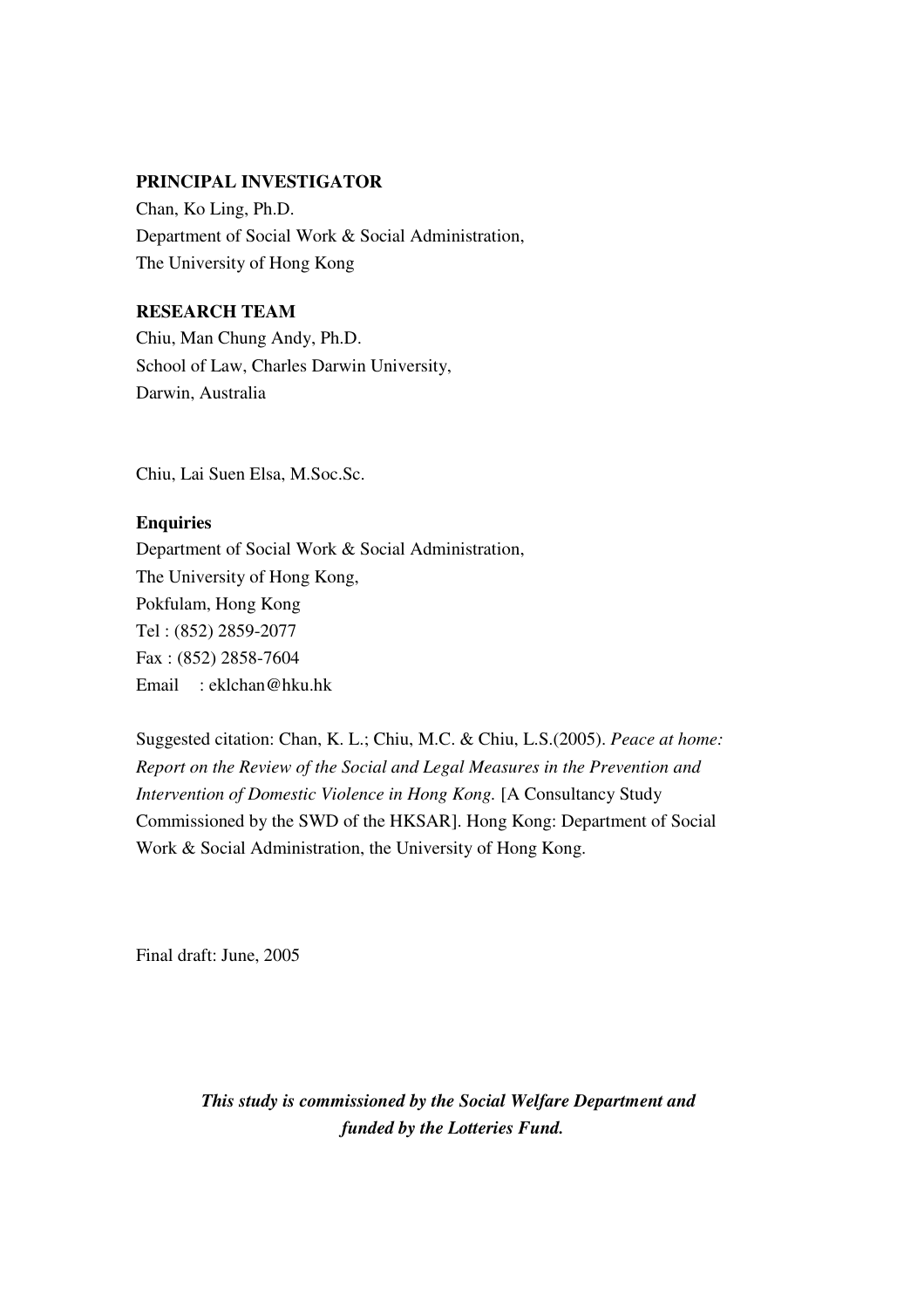### **Executive Summary**

- 1. There are two objectives of the review. The first is to identify the essential elements contributing to effective prevention and intervention (including whether the provision of legislative measures, such as the Domestic Violence Ordinance, could facilitate prevention and intervention). The second is to study the feasibility and implications of adopting mandatory treatment of perpetrators in Hong Kong (including, but not limited to, mode and definition, manpower, related judicial, administrative and legislative arrangement, etc.) with reference to overseas examples (e.g. UK, USA, Singapore, Canada, New Zealand, Australia, etc.).
- 2. In identifying the essential elements contributing to effective prevention and intervention of domestic violence, the Public Health Approach advocated by World Health Organization is adopted. It stipulates that the violence prevention depends upon social policies and programs, and the coordinated community and legal efforts in the building of peaceful society and family. The Consultant gives views on the overall strategies in prevention and intervention of the problems before leading to the specific discussion on the effective legal measures, including mandatory treatment of perpetrators.
- 3. Based on the findings from the studies conducted for this review, and the review of literature and legislations in other Jurisdictions, a number of issues related to legal measures were examined. The legal measures include the context and conditions in providing court-ordered mandatory batterer intervention programmes, reporting of domestic violence cases, the practice of arrest and prosecution, legal support for victims, multidisciplinary collaboration, reform of Domestic Violence Ordinance (Cap 189), utilization of the injunction orders, child protection and risk assessment.
- 4. The making of a government policy which states clearly the commitment of the government to tackle domestic violence, philosophy in combating domestic violence, and the strategies in fighting against and preventing the domestic violence is recommended. The policy shall include a holistic and inter-agency coordinated community and legal approach in the prevention and intervention with domestic violence.